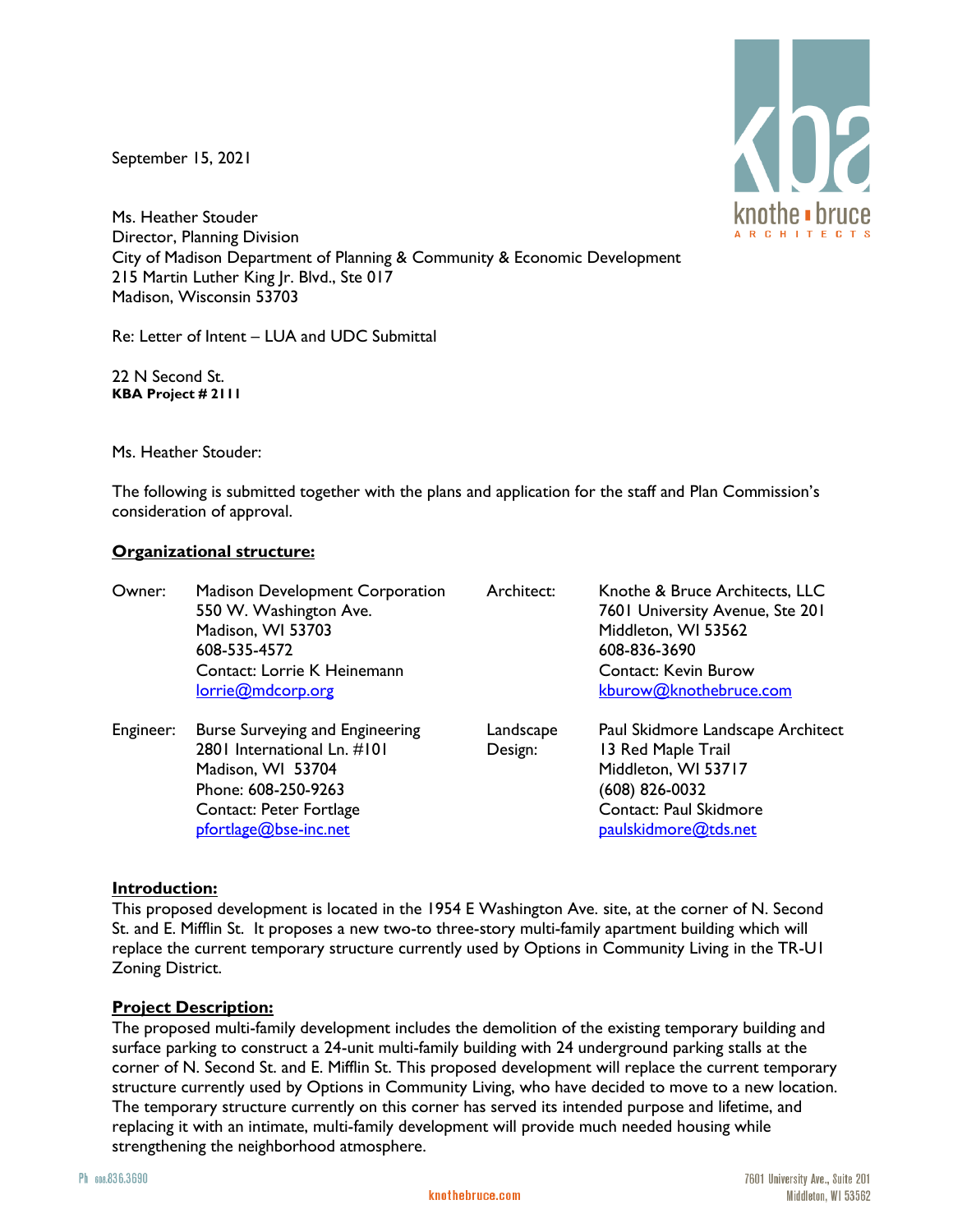Letter of Intent – Land Use 22 N Second St. September 15, 2021 Page 2 of 3

The proposed building has been designed to be in context with the neighboring structures while still contributing a unique experience. The building height is consistent with the other buildings on the block, and the step back from the second to third floor reduces the scale of the building on E. Mifflin St. further. The cream city brick façade reflects the history of the block, and walk-up unit entrances mirror the residential street patterns and rhythm surrounding the site. The close proximity to public transit stops connects this much needed housing to the greater Madison community without introducing additional traffic in the local neighborhood.

This proposed development does not interfere with the neighboring Graaskamp Park. By removing the current surface parking to the northeast of the park, it will strengthen and secure the park. Madison Development Corporation, owners and managers of The Avenue Apartments along with the building leased by Options in Community Living, and Graaskamp Park are excited to continue improving this block to the benefit of the local neighborhood and larger Madison community.

# **City and Neighborhood Input:**

We have met with the City on several occasions for this proposed development including meetings with Staff and attending a DAT Meeting and this input has helped shape this proposed development. A neighborhood meeting was held on July 7 with Alder Syed Abbas; feedback from the neighborhood and the Alder has been taken into consideration.

### **Demolition Standards**

The structure to be removed has served the community well but has surpassed its intended use. It has no historic significance to this area. It is not a landmark structure, nor is it of an uncommon or unusual design or method of construction, and as such should meet the demolition criteria. We believe the demolition standards can be met, and a Re-use and Recycling Plan will be submitted prior to the deconstruction of the existing commercial structure.

#### **Conditional Use approvals:**

The proposed redevelopment requires a conditional use to allow for more than 24 residential units on the site added with the expansion. The proposed building's size, scale and use are consistent with the City's Comprehensive Plan for this property, which calls for Low-Medium Residential in 1-3 stories.

# **Site Development Data:**

| Densities:                     |                                           |
|--------------------------------|-------------------------------------------|
| Lot Area                       | 111,540 S.F. / 2.56 acres                 |
| <b>Dwelling Units</b>          | 24 DU                                     |
| <b>Existing Dwelling Units</b> | 76 DU                                     |
| <b>Total Dwelling Units</b>    | 100 DU                                    |
| Lot Area / D.U.                | I, I I5 S.F.D.U.                          |
| Density                        | 39 units/acre                             |
| Open Space                     | 35,596 S.F.                               |
| Open Space / Unit              | 356 S.F./Unit (160 S.F./Unit Required)    |
| Lot Coverage                   | 61,996 S.F. = 56% of total lot (75% Max.) |